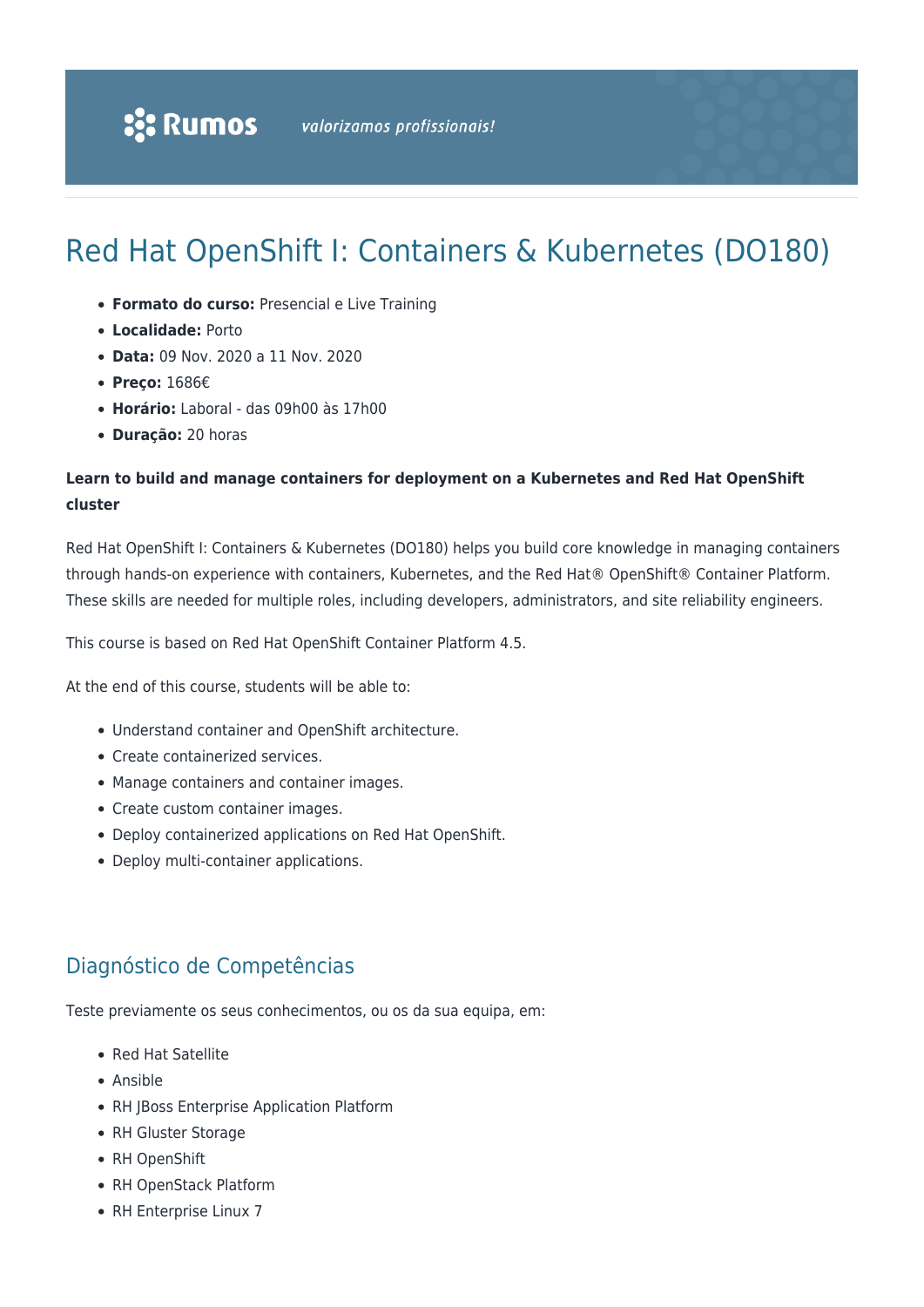- RH Fuse
- RH Camel
- RH AMQ
- RH Ceph Storage
- RH Identify Management
- RH Enterprise Linux 8

#### [Aceda aqui ao diagnóstico!](https://www.redhat.com/rhtapps/assessment/?partner=rumos)

## Destinatários

- Developers who wish to containerize software applications
- Administrators who are new to container technology and container orchestration
- Architects who are considering using container technologies in software architectures
- Site reliability engineers who are considering using Kubernetes and Red Hat OpenShift

## Pré-requisitos

Red Hat recommends these prerequisites:

- Be able to use a Linux terminal session, issue operating system commands, and be familiar with shell scripting
- Have experience with web application architectures and their corresponding technologies
- Being a Red Hat Certified System Administrator (RHCSA®) is recommended, but not required
- . [Take our free assessment](https://www.redhat.com/rhtapps/assessment/?partner=rumos) to gauge whether this offering is the best fit for your skills.

# Objectivos

#### **for the organization**

Containers and Red Hat OpenShift have quickly become the de facto solution for agile development and application deployment. Administrators and developers are increasingly seeking ways to improve application time to market and improve maintainability.

This course provides the gateway to organizational and digital transformation by providing an understanding of the potential of DevOps using a container-based architecture. Orchestrating a container-based architecture with Kubernetes and Red Hat OpenShift improves application reliability and scalability; decreases developer overhead; and facilitates continuous integration and continuous deployment.

This course is the starting point for our Red Hat OpenShift curriculum, establishing the foundation needed to advance to Red Hat OpenShift development or administration.